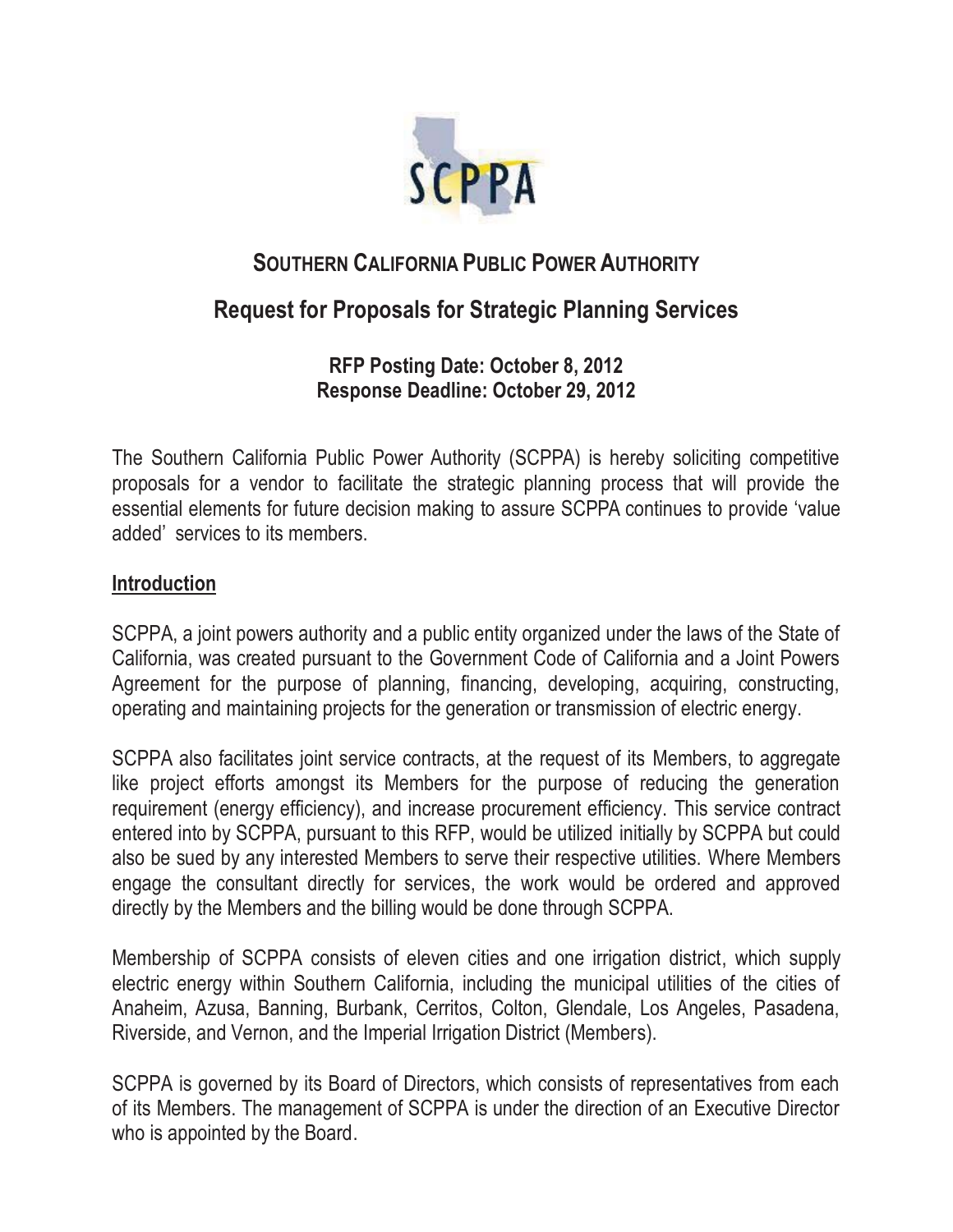## **Task Description**

SCPPA is seeking a vendor to facilitate a strategic planning process that will provide guidance for future decision making and continuous development of future services. The purpose of the strategic planning process will be to develop a high level strategic plan to guide the direction, focus, and scope of services to be offered by SCPPA.

## **Scope of Services**

SCPPA is seeking a vendor who will perform the following tasks:

- 1. Set criteria, objectives and analysis data sources and tools to be used for the strategic plan analysis.
- 2. Review the organizational models of other electric utility joint powers agencies and collaborative organizations that own and operate generation and transmission assets for the benefit of more than one retail electric utility. Provide overview of those models to compare and contrast to historic SCPPA business model and scope of services as possible benchmarks to emulate or consciously differ from.
- 3. Perform high level SWOT (strengths, weaknesses, opportunities and threats) analysis of SCPPA for the functions served by SCPPA and the activities that SCPPA members rely upon SCPPA to perform.
- 4. Identify and describe SCPPA-provided services to its members and preference-rank those services by each member to provide guidance on future direction for service demand.
- 5. Based on SWOT analysis and service preference ranking, prepare a narrow set of future-state SCPPA functions/services and associated staff requirements and approximate annual budget implications.
- 6. Work closely with Strategic Planning Committee comprised of the Executive Committee and a designated number of other members review the results of task 6 and make recommendations for full Board consideration at a special meeting.
- 7. Reflect Board comments on recommended plan, modify and present final proposed final strategic plan.

# **Proposed Timeline**

| a. | <b>RFP Release</b>                                       | October 8            |
|----|----------------------------------------------------------|----------------------|
| b. | Deadline to Submit Questions                             | October 18           |
|    | c. Tentative date to e-mail answers to written questions | October 22           |
|    | d. Deadline for proposal submission                      | October 29           |
|    | e. Vendor Interviews (if necessary)                      | November 5 (week of) |
| f. | <b>SCPPA Board approval</b>                              | November 15          |
| g. | Notification/ awarding contract                          | November 22          |
| h. | Draft Strategic Plan ready for full board review         | March 21, 2013       |
| Ť. | Adopt Strategic Plan                                     | May 21               |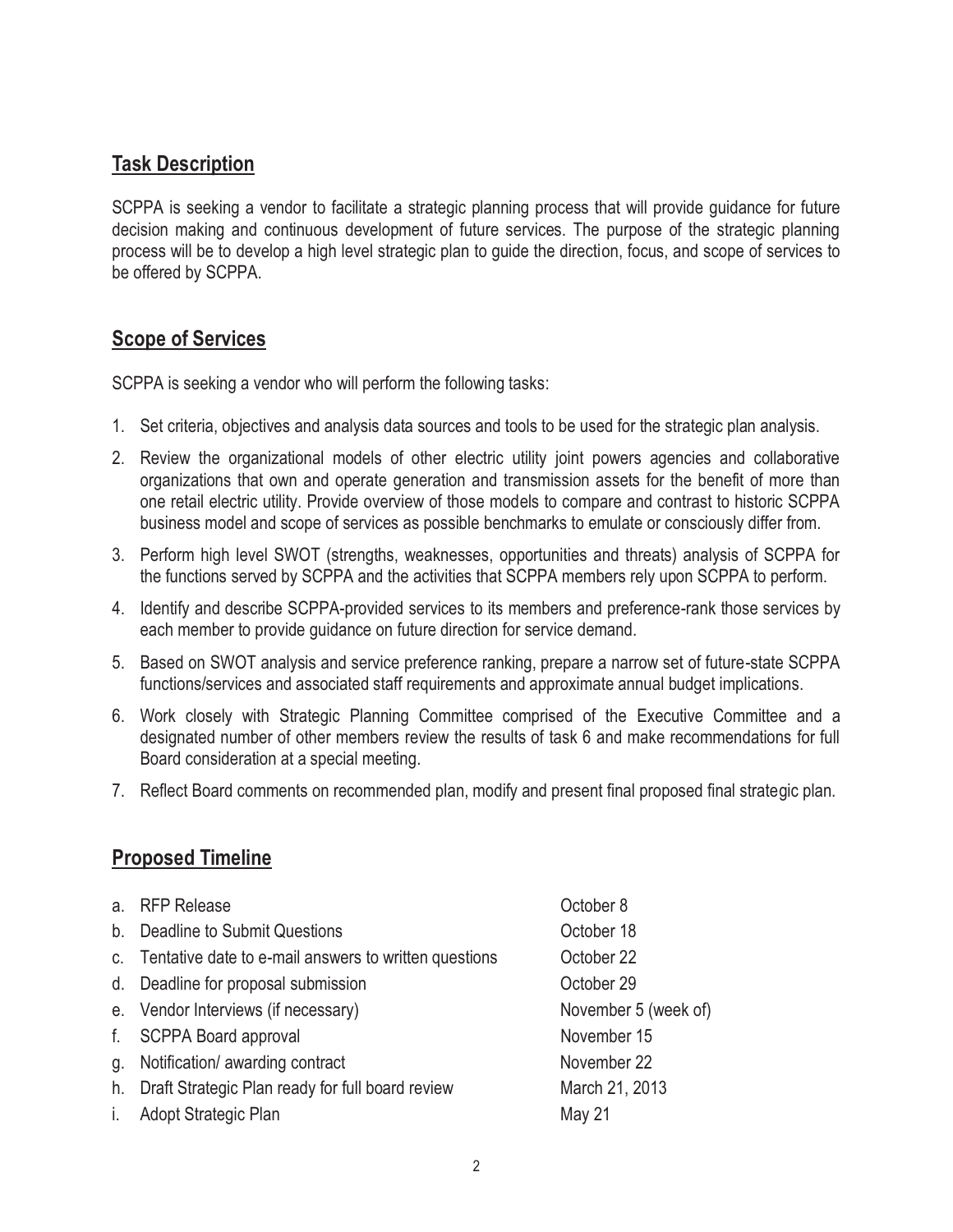# **Proposal Submission Required Elements**

**1. Transmittal Letter:** A brief statement of the Respondent's understanding of the work to be done and commitment to perform the work as scheduled including a summary of exceptions taken to the request for proposal requirements, statement of work, specifications, and reference to any proposed contractual terms and conditions required by the proposer. An officer authorized to bind must sign the proposal on behalf of the proposer and must include the following declarations on the Transmittal Letter:

> "This proposal is genuine, and not sham or collusive, nor made in the interest or in behalf of any person not herein named; the proposer has not directly or indirectly induced or solicited any other proposer to put in a sham bid, or any other person, firm or corporation to refrain from submitting a proposal; and the proposer has not in any manner sought by collusion to secure for themselves an advantage over any other proposer."

- **2. Applicant Information**: Provide legal name of Company, Physical Street Address, e-mail address, Telephone, Name and Title of individuals authorized to represent the Respondent.
- **3. Proposal:** Provide a description of the Strategic Planning services, how it meets each of the objectives of this request for proposals, a detailed description addressing all of the Areas of Interest, as well as any functions which are not fulfilled by the Respondent's solution.
- **4. Fees:** SCPPA is interested in discovering the Respondent's capabilities and pricing to make an informed decision and proceed to more specific negotiations. Pricing should be made based on good faith estimates of the requirements defined in this request for proposals. Detail specific examples or estimates of the fees. Describe how the fees will be determined. Prior to contract award, the successful bidder shall supply a detailed breakdown of the applicable overheads and fringe benefit costs that are part of the labor rates and other direct costs associated with the services to be performed.
- **5. Experience:** Respondent will clearly identify project participants and management team.
	- a. Describe your firm's experience with Strategic Planning services and delivery of the Areas of Interest as referenced above and as may be applicable to this request for proposals, your organizational structure, management qualifications, and other contract related qualifications, including number of years firm has been in business.
	- b. Specify key employees and describe their qualifications, experience and duties related to this request for proposals, including the office location(s) where work will be performed.
	- c. Provide a commitment statement for the retention and use of key employees as proposed, their availability to initiate and sustain the proposal, as well as planned supplement if not available to assure project delivery.
	- d. State whether proposer will use subcontractors to perform services pursuant to the contract. Should the use of subcontractors be offered, the proposer shall provide the same assurances of competence for the subcontractor, plus the demonstrated ability to manage and supervise the subcontracted work. Subcontractors shall not be allowed to further subcontract with others for work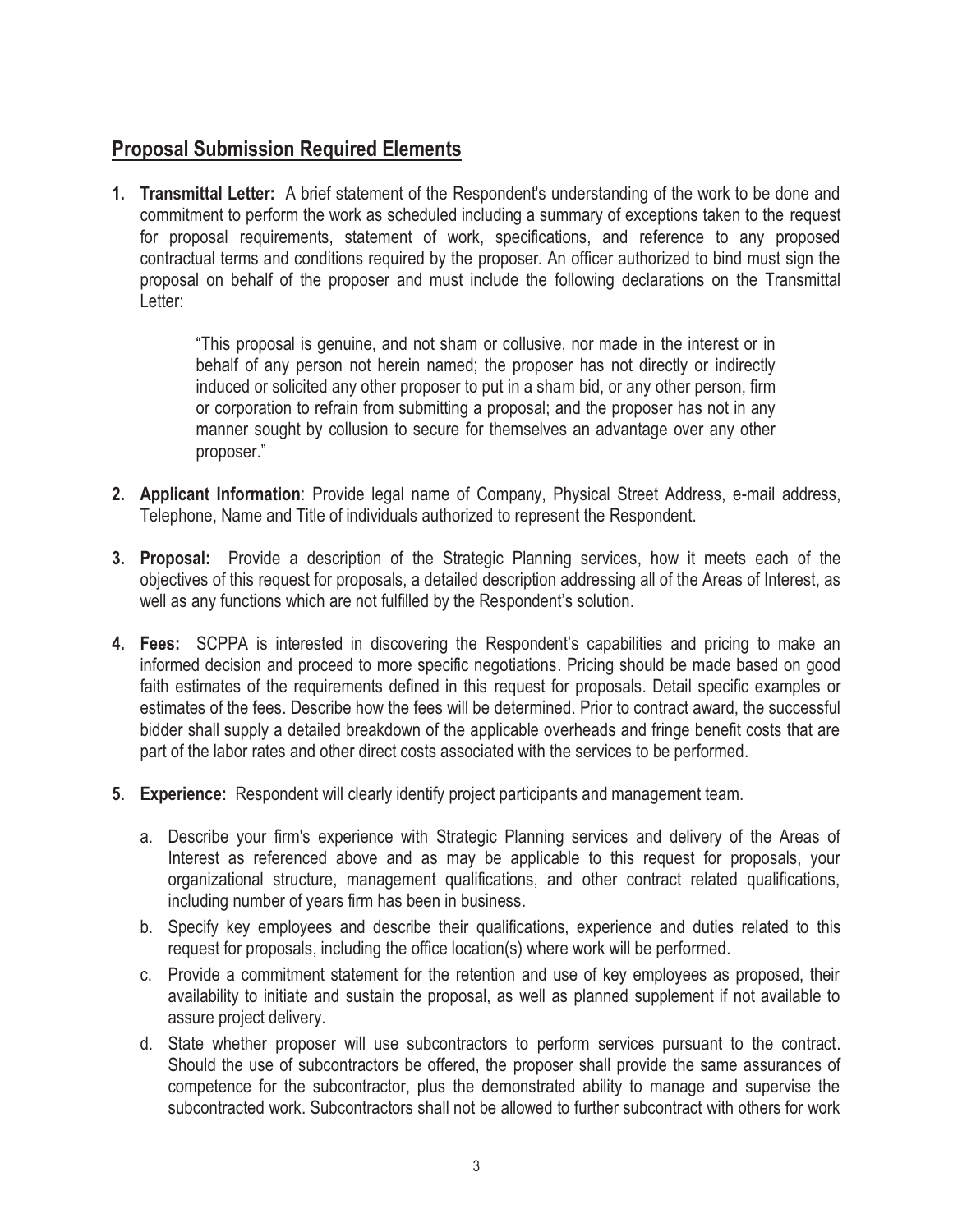which is integral to the proposed solution. The provisions of this contract shall apply to all subcontractors in the same manner as to the proposer.

- e. Respondent shall indicate any and all pending litigation that could affect the viability of respondent's proposal, continuance of existing contracts, operation or financial stability.
- f. Describe whether the proposer has, within the last five years, rendered any service to SCPPA or to any of SCPPA's Member Agencies, either as a contractor or subcontractor, either under the current proposer's name or any other name or organization. If so, please provide details (status as prime or subcontractor, brief description of the contract, contract start and end dates, the contract administrator name, and total actual contract expenditures).
- g. If the proposer has not rendered any service within the last five years to SCPPA or to any of SCPPA's Member Agencies, then please provide references over that period with the requested details described above including the counterparty for which services were provided.

## **Proposal Submission Delivery Requirements**

There will not be an initial proposer's conference associated with this request for proposals. Clarification questions may be addressed to Bill D Carnahan, Executive Director at bcarnahan@scppa.org.

One (1) hard copy of your response, including a transmittal letter of authentic offer with wet-ink authority signature, and any supporting documentation should be delivered no later than 4:00 p.m. on October 29, 2012, to:

#### Southern California Public Power Authority 1160 Nicole Court Glendora, California 91740

One electronic copy of your proposal should also be delivered to the address above, preferably on a CD or USB flash drive, or alternately e-mailed to bcarnahan@scppa.org no later than the time and date referenced above.

No contact should be made with the Board of Directors, any committee or working group representatives, or SCPPA Participating Member Agencies concerning this request for proposals.

All information received by SCPPA in response to this request for proposals is subject to the California Public Records Act and all submissions may be subject to review in the event of an Audit.

## **Proposal Terms and Conditions**

- 1. SCPPA reserves the right to cancel this RFP at any time, reject any and all proposals and to waive irregularities.
- 2. SCPPA shall determine at its sole discretion the value of any and/or all proposals including price and non-price attributes.
- 3. Proposals may be sub-divided or combined with other proposals, at SCPPA's sole discretion.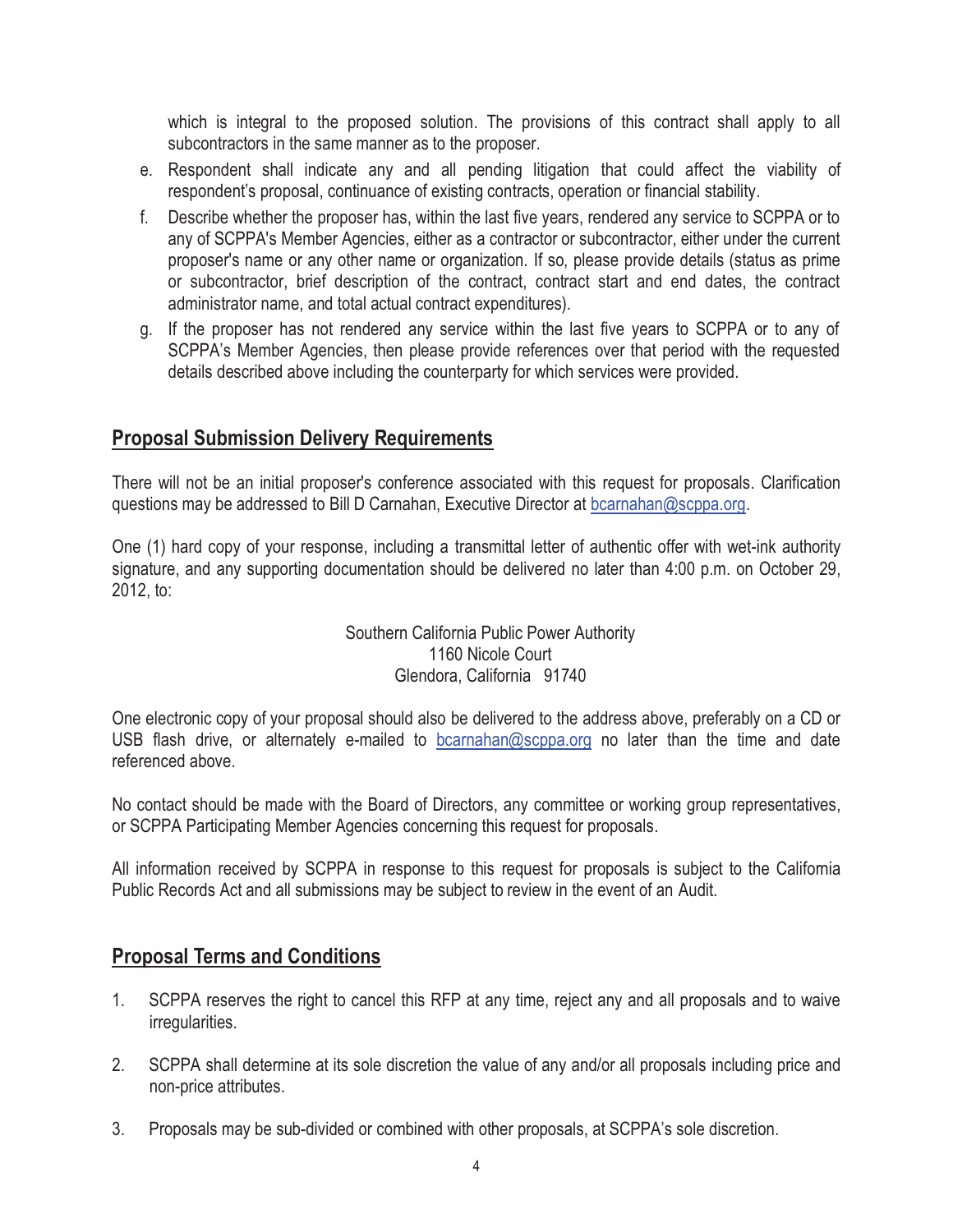- 4. SCPPA shall perform an initial screening evaluation to identify and eliminate any proposals that are not responsive to the request for proposals, do not meet the minimum requirements set forth in the request for proposals, are clearly not economically competitive with other proposals, or are submitted by respondents that lack appropriate creditworthiness, sufficient financial resources, or qualifications to provide dependable and reliable services.
- 5. SCPPA reserves the right to submit follow up questions or inquiries to request clarification of information submitted and to request additional information from any one or more of the respondents.
- 6. SCPPA reserves the right, without qualification and in its sole discretion, to accept or reject any or all proposals for any reason without explanation to the respondent, or to make the award to that respondent, who, in the opinion of SCPPA, will provide the most value to SCPPA and its customers.
- 7. SCPPA may decline to enter into any potential engagement agreement or contract with any respondent, terminate negotiations with any respondent, or to abandon the request for proposal process in its entirety.
- 8. SCPPA reserves the right to make an award to the other than the lowest price offer or the proposal evidencing the greatest technical ability or other measure if SCPPA determines that to do so would result in the greatest value to SCPPA and its Member Agencies.
- 9. Those respondents who submit proposals agree to do so without legal recourse against SCPPA, its Member Agencies, their directors, officers, employees and agents for rejection of their proposal(s) or for failure to execute or act on their proposal for any reason.
- 10. SCPPA shall not be liable to any respondent or party in law or equity for any reason whatsoever for any acts or omissions arising out of or in connection with this request for proposals.
- 11. SCPPA shall not be liable for any costs incurred by any respondents in preparing any information for submission in connection with this RFP process or any and all costs resulting from responding to this RFP. Any and all such costs whatsoever shall remain the sole responsibility of the respondent
- 12. SCPPA may require certain performance assurances from proposers prior to entering into negotiations for a proposed project. Such assurances may potentially include a requirement that proposers provide some form of performance security.
- 13. Either SCPPA collectively or Member Agencies individually may respond to, or enter into negotiations for a proposal. SCPPA is not responsible or liable for individual Member Agency interactions with the respondent which are not entirely contained within SCPPA's option or election to engage the respondent as defined within the Terms and Conditions herein.

## **Additional Requirements for Proposal**

**1. Consideration of Responses:** Submitted proposals should be prepared simply and economically, without the inclusion of unnecessary promotional materials. Proposals should be submitted on recycled paper that has a minimum of thirty percent (30%) post-consumer recycled content and duplex copied (double-sided pages) where applicable.